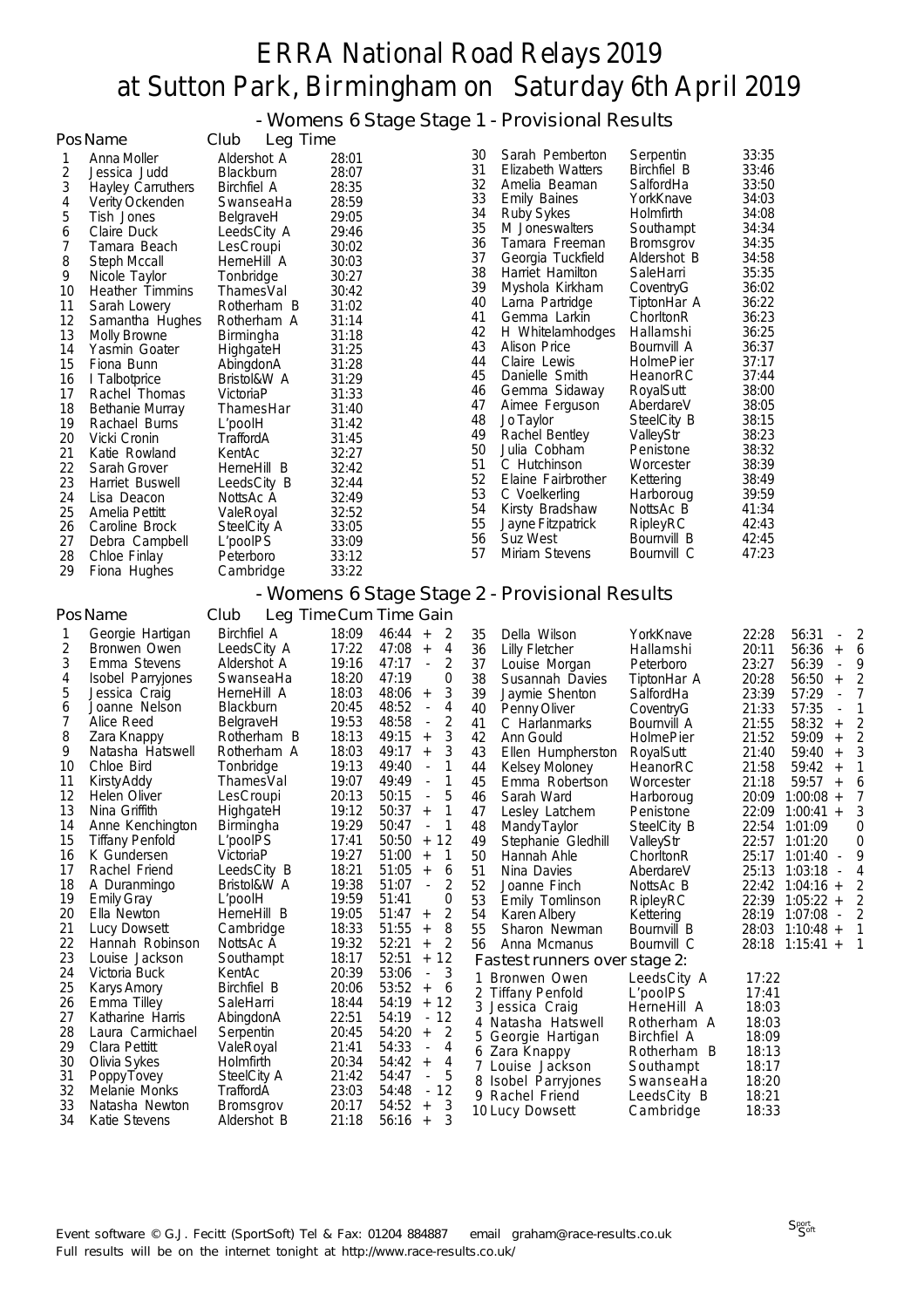- Womens 6 Stage Stage 3 - Provisional Results

|    | PosName              | Club               | Leg Time Cum Time Gain                            |                               |                  |                                 |
|----|----------------------|--------------------|---------------------------------------------------|-------------------------------|------------------|---------------------------------|
|    | Katie Snowden        | HerneHill A        | 17:02 1:05:08 +<br>4                              | 34<br>Margaret King           | Serpentin        | 24:33 1:18:53<br>- 6            |
| 2  | Emma Clayton         | LeedsCity A        | 18:05<br>1:05:13<br>0                             | 35<br>Mistianne Feeney        | CoventryG        | 21:21<br>$1:18:56 +$<br>5       |
| 3  | Carli Baldwin        | <b>Birchfiel A</b> | 19:22<br>2<br>$1:06:06 -$                         | 36<br><b>Wendy Perkins</b>    | Peterboro        | 22:55<br>$1:19:34 +$            |
| 4  | Katie Hughes         | Aldershot A        | 19:12<br>$1:06:29 -$                              | 37<br>Alison Pickup           | <b>Bromsgrov</b> | 25:13<br>1:20:05<br>4<br>$\sim$ |
| 5  | Helen Marshall       | SwanseaHa          | 19:39<br>$1:06:58$ -                              | 38<br>Marloes Peeters         | SalfordHa        | 22:50 1:20:19 +                 |
| 6  | Sophie Cowper        | Rotherham A        | 18:09<br>$1:07:26 +$<br>3                         | 39<br>Sarah Rockwebster       | Bournvill A      | 22:04<br>$1:20:36 +$            |
| 7  | Kirandeep Marsh      | Tonbridge          | 18:12<br>$1:07:52 +$                              | 40<br>Emma Cupitt             | HolmePier        | $1:20:50 +$<br>21:41            |
| 8  | Keri Mackenzie       | BelgraveH          | $1:09:04 -$<br>20:06                              | 41<br>Amy Earnshaw            | SteelCity B      | 20:40<br>$1:21:49 +$            |
| 9  | Stephanie Burns      | Rotherham B        | 20:04<br>$1:09:19 -$                              | 42<br>Paige Roadley           | HeanorRC         | 23:00 1:22:42 +<br>2            |
| 10 | Fiona Thompson       | ThamesVal          | 19:37<br>$1:09:26 +$                              | 43<br>Georgia Delaney         | RoyalSutt        | 23:08<br>1:22:48<br>0           |
| 11 | Emma Burgess         | HighgateH          | 19:31<br>$1:10:08 +$<br>2                         | 44<br>Leona Beaumont          | ChorltonR        | $1:22:48 +$<br>21:08<br>6       |
| 12 | Susan Partridge      | LeedsCity B        | 19:18<br>$1:10:23 +$<br>5                         | 45<br><b>Kirsty White</b>     | Worcester        | 23:04 1:23:01<br>0              |
| 13 | Rebecca Hair         | Cambridge          | 18:54<br>$1:10:49 +$<br>8                         | 46<br>Carole Williams         | ValeRoyal        | 28:44 1:23:17 - 17              |
| 14 | Jennifer Dale        | Birmingha          | 20:04<br>1:10:51<br>0                             | 47<br>Sarah Mann              | ValleyStr        | 22:06<br>$1:23:26 +$<br>2       |
| 15 | Ellen Harrison       | Bristol&W A        | 19:51<br>3<br>$1:10:58 +$                         | 48<br>Rachael Mayston         | Penistone        | 1:23:59<br>23:18<br>$\sim$      |
| 16 | Hannah Somani        | VictoriaP          | 20:10<br>1:11:10<br>0                             | 49<br>Emma Williams           | NottsAc B        | $1:25:25 +$<br>21:09            |
| 17 | Ella Shirley         | NottsAc A          | 19:00<br>$1:11:21 +$<br>5                         | 50<br>Kelly Morgan            | AberdareV        | 23:38<br>$1:26:56 +$            |
| 18 | <b>Vicky Gilbody</b> | L'poolPS           | 20:35<br>$1:11:25 -$                              | 51<br>Louise Mcallister       | Harboroug        | 27:42<br>$1:27:50 -$<br>5       |
| 19 | Shelley Brace        | LesCroupi          | 21:18<br>$1:11:33 -$                              | 52<br>Amy Bradley             | RipleyRC         | $1:30:03 +$<br>24:41            |
| 20 | Anna Sharp           | Southampt          | 18:49<br>$1:11:40 +$<br>3                         | 53<br>F Guglielmi             | Kettering        | $1:32:25 +$<br>25:17            |
| 21 | Megan Ball           | L'poolH            | 20:03<br>$1:11:44$ -<br>2                         | 54<br>Anushka Puri            | Bournvill B      | 26:32 1:37:20 +                 |
| 22 | Katie Kedward        | HerneHill B        | 20:12<br>1:11:59<br>$\sim$                        | 55<br>Kerry Oliver            | Bournvill C      | $32:34$ 1:48:15 +               |
| 23 | Lindsay Davies       | Blackburn          | 23:08<br>$1:12:00 -$<br>17                        | Fastest runners over stage 3: |                  |                                 |
| 24 | Susie Mcmanus        | Birchfiel B        | 19:27<br>$1:13:19 +$                              | Katie Snowden                 | HerneHill A      | 17:02                           |
| 25 | Susie Fairbrass      | KentAc             | 21:32<br>$1:14:38 -$                              | 2 Emma Clayton                | LeedsCity A      | 18:05                           |
| 26 | Jordan Mullinger     | Holmfirth          | 20:50<br>$1:15:32 +$<br>4                         | Sophie Cowper                 | Rotherham A      | 18:09                           |
| 27 | Hannah Fletcher      | Hallamshi          | 9<br>19:10<br>$1:15:46 +$                         | Kirandeep Marsh               | Tonbridge        | 18:12                           |
| 28 | Amyrose Cauley       | TraffordA          | 21:04<br>$1:15:52 +$<br>4                         | Anna Sharp<br>5.              | Southampt        | 18:49                           |
| 29 | Katie Morris         | SteelCity A        | $1:16:03 +$<br>2<br>21:16                         | Rebecca Hair<br>6             | Cambridge        | 18:54                           |
| 30 | Bethlouise Newton    | SaleHarri          | 23:03<br>1:17:22<br>4<br>$\overline{\phantom{a}}$ | Ella Shirley                  | NottsAc A        | 19:00                           |
| 31 | Catherine Holden     | TiptonHar A        | 20:43<br>$1:17:33 +$<br>7                         | 8 Hannah Fletcher             | Hallamshi        | 19:10                           |
| 32 | Ellie Page           | YorkKnave          | $1:18:37 +$<br>22:06<br>3                         | Katie Hughes<br>9             | Aldershot A      | 19:12                           |
| 33 | Katy Adams           | AbingdonA          | 24:24<br>1:18:43<br>6<br>$\overline{\phantom{a}}$ | 10 Susan Partridge            | LeedsCity B      | 19:18                           |

#### - Womens 6 Stage Stage 4 - Provisional Results

|    | PosName           | Club               | Leg Time Cum Time Gain                       |                |    |                               |                    |       |                         |   |
|----|-------------------|--------------------|----------------------------------------------|----------------|----|-------------------------------|--------------------|-------|-------------------------|---|
|    | Lucy Crookes      | LeedsCity A        | 30:09 1:35:22 +                              |                | 33 | Megan Thomson                 | YorkKnave          |       | 35:29 1:54:06<br>$\sim$ |   |
| 2  | Louise Small      | Aldershot A        | $28:58$ 1:35:27 +                            | 2              | 34 | Sarah Carroll                 | SalfordHa          | 34:04 | $1:54:23 +$             | 4 |
| 3  | Stacey Ward       | HerneHill A        | 30:29 1:35:37<br>$\sim$                      | 2              | 35 | <b>Bethany Walker</b>         | TiptonHar A        | 38:21 | 1:55:54<br>$\sim$       | 4 |
| 4  | Chloe Richardson  | <b>Birchfiel A</b> | 29:37<br>1:35:43<br>$\overline{\phantom{a}}$ |                | 36 | Abbie Pearse                  | SteelCity B        | 35:39 | 1:57:28<br>$+$          |   |
| 5  | Nicola Devine     | Rotherham A        | $1:38:30 +$<br>31:04                         |                | 37 | Myra Jones                    | ValleyStr          | 34:48 | $1:58:14 + 10$          |   |
| 6  | Sian Edwards      | SwanseaHa          | 31:45 1:38:43 -                              |                | 38 | Samanthajane Crowe HeanorRC   |                    | 36:33 | $1:59:15 +$             | 4 |
|    | Sian Robertson    | Tonbridge          | 32:46 1:40:38                                | 0              | 39 | Lindsay Simpson               | <b>HolmePier</b>   | 38:45 | $1:59:35 +$             |   |
| 8  | Hannah Viner      | HighgateH          | 30:43<br>$1:40:51 +$                         | 3              | 40 | Kate Moulds                   | ValeRoyal          | 36:44 | 2:00:01<br>$+$          | 6 |
| 9  | Geogina Fenn      | BelgraveH          | 32:10<br>1:41:14<br>$\overline{\phantom{a}}$ |                | 41 | Stephanie Stevens             | ChorltonR          | 37:51 | $2:00:39 +$             |   |
| 10 | Keri Pearson      | Rotherham B        | 1:42:30<br>33:11<br>$\overline{\phantom{a}}$ |                | 42 | Emma Whigham                  | Bournvill A        | 40:23 | 2:00:59<br>$\sim$       |   |
| 11 | Lisa Dasilva      | ThamesVal          | 33:13<br>$1:42:39$ -                         |                | 43 | Linda Mcdonald                | CoventryG          | 42:22 | 2:01:18                 |   |
| 12 | Annie Byrne       | Birmingha          | 33:20<br>$1:44:11 +$                         |                | 44 | Nicola Turner                 | Worcester          | 39:09 | $2:02:10 +$             |   |
| 13 | Leila Armoush     | LeedsCity B        | 34:14<br>1:44:37                             |                | 45 | Jenni Lloyd                   | RoyalSutt          | 40:09 | 2:02:57<br>$\sim$       |   |
| 14 | Catie O'donoghue  | Bristol&W A        | $33:50$ 1:44:48 +                            |                | 46 | Rebecca Timms                 | Penistone          | 39:09 | $2:03:08 +$             |   |
| 15 | Martha Lloyd      | VictoriaP          | $34:16$ 1:45:26 +                            |                | 47 | <b>Becky Harris</b>           | NottsAc B          | 38:20 | $2:03:45 +$             |   |
| 16 | Fiona Demauny     | HerneHill B        | $1:45:40 +$<br>33:41                         | 6              | 48 | Gemma Burman                  | Harboroug          | 38:45 | $2:06:35 +$             |   |
| 17 | Rebecca Frake     | Cambridge          | 34:55<br>1:45:44                             | 4              | 49 | Ceri Jones                    | AberdareV          | 40:41 | $2:07:37 +$             |   |
| 18 | Hannah Polden     | Southampt          | 35:08<br>$1:46:48 +$                         |                | 50 | Alison Butlin                 | RipleyRC           | 43:36 | $2:13:39 +$             |   |
| 19 | Hilary Honeyball  | L'poolPS           | 35:57 1:47:22 -                              |                | 51 | <b>Trudi Pike</b>             | Kettering          | 41:21 | $2:13:46 +$             | 2 |
| 20 | Catherine Beecher | LesCroupi          | 35:52 1:47:25<br>$\sim$                      |                | 52 | Jaeda Goodman                 | Bournvill B        |       | 42:39 2:19:59 +         | 2 |
| 21 | Joanne Spencer    | NottsAc A          | 36:55 1:48:16<br>$\overline{\phantom{a}}$    | 4              |    | Fastest runners over stage 4: |                    |       |                         |   |
| 22 | Nicola Squires    | Hallamshi          | $32:54$ 1:48:40 +                            | 5              |    | 1 Louise Small                | Aldershot A        | 28:58 |                         |   |
| 23 | Sarah Hanley      | KentAc             | 34:12 1:48:50 +                              | 2              |    | 2 Chloe Richardson            | <b>Birchfiel A</b> | 29:37 |                         |   |
| 24 | Elizabeth Egan    | L'poolH            | 37:13<br>$1:48:57 -$                         | 3              |    | 3 Lucy Crookes                | LeedsCity A        | 30:09 |                         |   |
| 25 | Beverley Hartigan | Birchfiel B        | 36:08<br>1:49:27<br>$\overline{\phantom{a}}$ |                |    | 4 Stacey Ward                 | HerneHill A        | 30:29 |                         |   |
| 26 | Sarah Hudak       | TraffordA          | 33:50<br>$1:49:42 +$                         | $\overline{2}$ |    | 5 Hannah Viner                | HighgateH          | 30:43 |                         |   |
| 27 | Marta Bagnati     | Serpentin          | $1:51:42 +$<br>32:49                         |                |    | 6 Nicola Devine               | Rotherham A        | 31:04 |                         |   |
| 28 | Heather Hatton    | SteelCity A        | $1:52:26 +$<br>36:23                         |                |    | Sian Edwards                  | SwanseaHa          | 31:45 |                         |   |
| 29 | Margaret Sykes    | Holmfirth          | 1:52:38<br>37:06<br>$\overline{\phantom{a}}$ | 3              |    | 8 Geogina Fenn                | BelgraveH          | 32:10 |                         |   |
| 30 | Cordelia Parker   | AbingdonA          | $1:52:44 +$<br>34:01                         | 3              |    | 9 Sian Robertson              | Tonbridge          | 32:46 |                         |   |
| 31 | Anne Chinoy       | SaleHarri          | $1:53:36 -$<br>36:14                         |                |    | 10 Marta Bagnati              | Serpentin          | 32:49 |                         |   |
| 32 | Daniella Hart     | Peterboro          | 34:15<br>$1:53:49 +$                         | 4              |    |                               |                    |       |                         |   |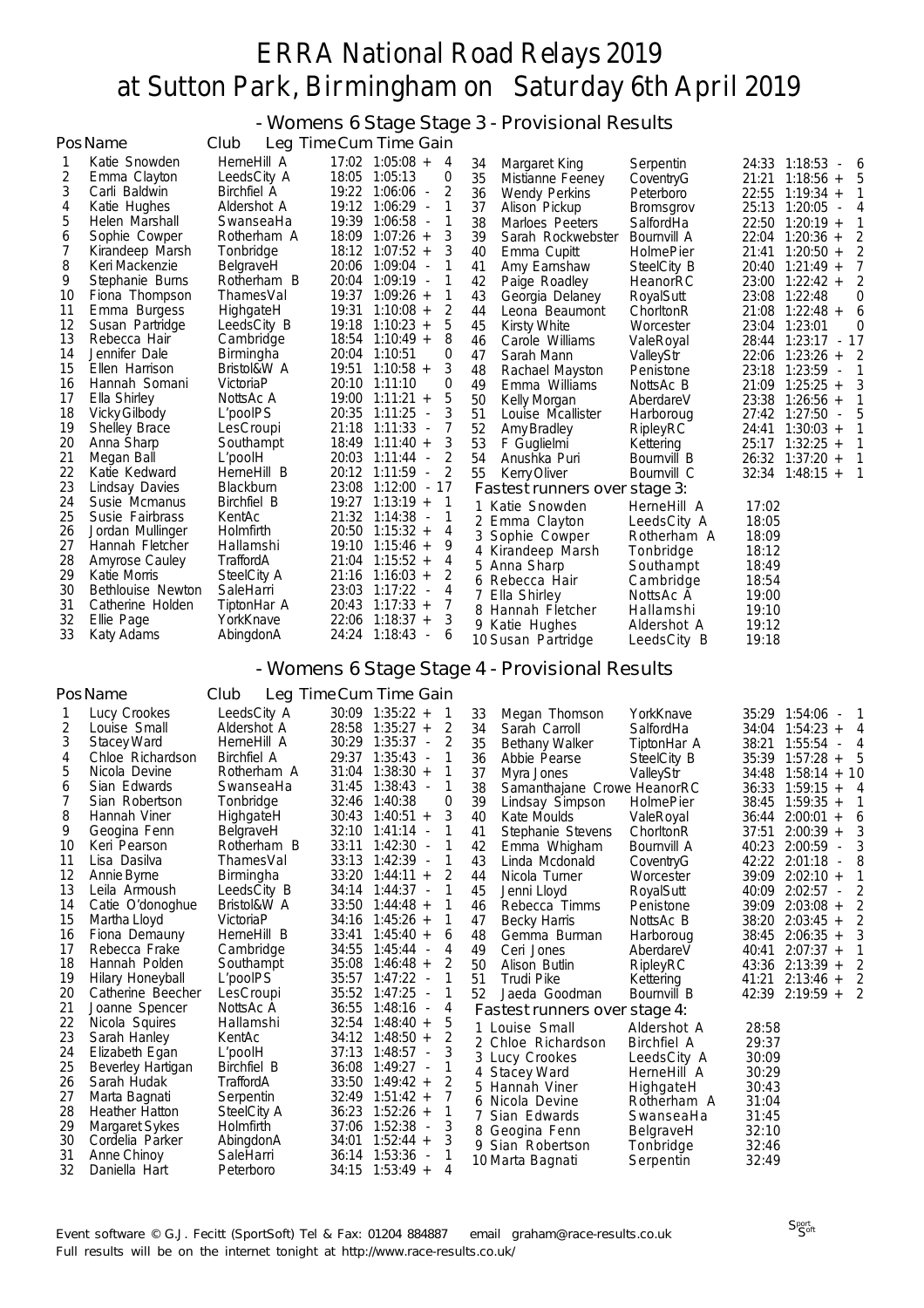- Womens 6 Stage Stage 5 - Provisional Results

|    | PosName                | Club               | Leg Time Cum Time Gain |                               |    |                               |                  |       |                                     |          |
|----|------------------------|--------------------|------------------------|-------------------------------|----|-------------------------------|------------------|-------|-------------------------------------|----------|
|    | Georgia Malir          | LeedsCity A        | 17:46 1:53:08          | 0                             | 32 | Becki Robinson                | SalfordHa        |       | $22:30$ $2:16:53 +$                 | 2        |
| 2  | Olivia Stillman        | HerneHill A        | $18:00$ $1:53:37 +$    |                               | 33 | Rebecca Turton                | TiptonHar A      |       | 21:13 2:17:07 +                     | 2        |
| 3  | <b>Emily Wicks</b>     | Aldershot A        | 18:13 1:53:40 -        | 1                             | 34 | Lou Stringer                  | YorkKnave        | 23:03 | $2:17:09$ -                         |          |
| 4  | Jessie Lutwyche        | <b>Birchfiel A</b> | 18:29 1:54:12          | 0                             | 35 | Julia Reynolds                | SaleHarri        | 23:51 | 2:17:27                             | 4        |
| 5  | Caryl Jones            | SwanseaHa          | $17:45$ 1:56:28 +      |                               | 36 | Isabelle Carter               | SteelCity B      |       | 22:38 2:20:06                       | $\Omega$ |
| 6  | Lori Handbury          | Rotherham A        | 18:05<br>1:56:35 -     |                               | 37 | Mollie O'hanlon               | HeanorRC         | 21:40 | $2:20:55 +$                         |          |
|    | Molly Renfer           | HighgateH          | 18:35<br>$1:59:26 +$   |                               | 38 | Michelle Noble                | <b>HolmePier</b> | 22:47 | $2:22:22 +$                         |          |
| 8  | <b>Jess Reed</b>       | BelgraveH          | 20:25<br>$2:01:39 +$   |                               | 39 | Joanne Birtwistle             | NottsAc B        | 20:34 | 2:24:19<br>$+$                      | 8        |
| 9  | Abianne Coates         | Tonbridge          | 21:40<br>2:02:18       | $\sim$                        | 40 | <b>Ruth Warren</b>            | ValleyStr        | 26:09 | 2:24:23<br>$\sim$                   |          |
| 10 | Amy Partridge          | Bristol&W A        | $2:03:55 +$<br>19:07   | 4                             | 41 | Sally Boon                    | CoventryG        | 23:20 | $2:24:38 +$                         | 2        |
| 11 | D Elliott              | Rotherham B        | 21:38<br>$2:04:08 -$   |                               | 42 | Jo Green                      | Bournvill A      | 24:47 | 2:25:46                             | O        |
| 12 | Heather Langham        | LeedsCity B        | $2:05:11 +$<br>20:34   |                               | 43 | Sue Waring                    | ChorltonR        | 25:44 | $2:26:23 -$                         | 2        |
| 13 | Jo Hall                | VictoriaP          | 19:54 2:05:20 +        | 2                             | 44 | Jill Carlton                  | Penistone        | 23:39 | $2:26:47 +$                         |          |
| 14 | Katie Balme            | HerneHill B        | 20:08<br>$2:05:48 +$   | 2                             | 45 | Orlaith Kilgannon             | RoyalSutt        | 24:36 | 2:27:33                             | 0        |
| 15 | Lara Scerri            | ThamesVal          | 23:22<br>2:06:01       | 4<br>$\overline{\phantom{a}}$ | 46 | Deborah Parker                | Worcester        | 25:58 | 2:28:08<br>$\overline{\phantom{a}}$ |          |
| 16 | Sarah Winstone         | Southampt          | $2:07:32 +$<br>20:44   | 2                             | 47 | Marise Taylor                 | Harboroug        |       | 27:02 2:33:37 +                     |          |
| 17 | <b>Charlotte Slack</b> | Hallamshi          | 19:31<br>2:08:11       | 5<br>$\overline{+}$           | 48 | Holli Jehu                    | AberdareV        | 27:54 | $2:35:31 +$                         |          |
| 18 | Belinda Dow            | Cambridge          | 22:29<br>2:08:13       | $\overline{\phantom{a}}$      | 49 | Eleanor Robinson              | RipleyRC         | 26:38 | $2:40:17 +$                         |          |
| 19 | Sophie Dalley          | Birmingha          | 24:31<br>$2:08:42 -$   |                               | 50 | Paula Sinnott                 | Kettering        | 26:59 | $2:40:45 +$                         |          |
| 20 | Catherine Charlton     | NottsAc A          | 20:40<br>$2:08:56 +$   | 1                             | 51 | Sam Pretlove                  | Bournvill B      | 25:06 | $2:45:05 +$                         | 1        |
| 21 | Jessica Cook           | L'poolH            | 20:26<br>$2:09:23 +$   | 3                             |    | Fastest runners over stage 5: |                  |       |                                     |          |
| 22 | Sally Pugsley          | LesCroupi          | 22:59<br>$2:10:24 -$   | 2                             |    | Caryl Jones                   | SwanseaHa        | 17:45 |                                     |          |
| 23 | Rachel Mcdonnell       | TraffordA          | 21:02<br>$2:10:44 +$   | 3                             |    | 2 Georgia Malir               | LeedsCity A      | 17:46 |                                     |          |
| 24 | Laura Purdy            | L'poolPS           | 23:26<br>$2:10:48 -$   | 5                             | 3  | Olivia Stillman               | HerneHill A      | 18:00 |                                     |          |
| 25 | Joanne Campbell        | KentAc             | 22:06<br>2:10:56 -     |                               |    | Lori Handbury                 | Rotherham A      | 18:05 |                                     |          |
| 26 | Caitlin Mcmorrow       | <b>Birchfiel B</b> | 22:02<br>$2:11:29$ -   |                               | 5  | <b>Emily Wicks</b>            | Aldershot A      | 18:13 |                                     |          |
| 27 | Rio Cooper             | SteelCity A        | 20:48<br>$2:13:14 +$   |                               |    | Jessie Lutwyche               | Birchfiel A      | 18:29 |                                     |          |
| 28 | S Flanagan             | Serpentin          | 21:42 2:13:24 -        | 1                             |    | Molly Renfer                  | HighgateH        | 18:35 |                                     |          |
| 29 | Zoe Storr              | Holmfirth          | 2:13:59<br>21:21       | 0                             | 8  | Amy Partridge                 | Bristol&W A      | 19:07 |                                     |          |
| 30 | Cordellia Halfhead     | AbingdonA          | 21:31<br>2:14:15       | 0                             |    | 9 Charlotte Slack             | Hallamshi        | 19:31 |                                     |          |
| 31 | Sarah Caskey           | Peterboro          | $2:14:40 +$<br>20:51   | 1                             |    | 10 Jo Hall                    | VictoriaP        | 19:54 |                                     |          |

### - Womens 6 Stage Stage 6 - Provisional Results

|    | PosName                     | Club               |       | Leg Time Cum Time Gain              |                |    |                               |                    |       |                     |   |
|----|-----------------------------|--------------------|-------|-------------------------------------|----------------|----|-------------------------------|--------------------|-------|---------------------|---|
|    | Jennifer Walsh              | LeedsCity A        |       | 17:32 2:10:40                       | 0              | 31 | Sophie Watson                 | Peterboro          |       | 23:38 2:38:18       | 0 |
| 2  | Georgie Grgec               | HerneHill A        |       | 17:54 2:11:31                       | 0              | 32 | Sarah Goulden                 | SaleHarri          | 23:15 | $2:40:42 +$         |   |
| 3  | Bryony Gunn                 | <b>Birchfiel A</b> |       | 17:54 2:12:06 +                     |                | 33 | Melanie Ellwood               | YorkKnave          | 24:19 | $2:41:28 +$         |   |
| 4  | Katriona Brown              | Aldershot A        | 18:51 | 2:12:31<br>$\sim$                   |                | 34 | Caitlin Robertson             | SteelCity B        | 23:39 | $2:43:45 +$         | 2 |
| 5  | Jenny Blizard               | Rotherham A        | 17:59 | $2:14:34 +$                         |                | 35 | Joanne Potter                 | HeanorRC           | 23:16 | 2:44:11<br>$+$      |   |
| 6  | Alaw Beynonthomas SwanseaHa |                    | 18:23 | 2:14:51<br>$\sim$                   | 1              | 36 | Janet Atkinson                | <b>HolmePier</b>   | 22:16 | $2:44:38 +$         |   |
|    | Megan Wilson                | HighgateH          |       | 18:44 2:18:10                       | $\Omega$       | 37 | Laura Leslie                  | Bournvill A        |       | $23:02$ $2:48:48 +$ |   |
| 8  | Rachel Brown                | BelgraveH          |       | 19:26 2:21:05                       | $\mathbf 0$    | 38 | Wendy Kane                    | NottsAc B          | 26:00 | $2:50:19 +$         |   |
| 9  | P Pitcairnknowles           | Tonbridge          | 20:33 | 2:22:51                             | $\overline{0}$ | 39 | Jayne Mallows                 | CoventryG          | 25:43 | 2:50:21<br>$+$      |   |
| 10 | Sarah Everitt               | Bristol&W A        | 19:45 | 2:23:40                             | $\Omega$       | 40 | Rachel Thebridge              | RoyalSutt          | 24:43 | $2:52:16 +$         |   |
| 11 | Alice Leake                 | LeedsCity B        | 18:59 | $2:24:10 +$                         |                | 41 | Leila Kara                    | ValleyStr          | 27:58 | 2:52:21             |   |
| 12 | Mandy Dohren                | VictoriaP          | 19:34 | $2:24:54 +$                         |                | 42 | Maria Kaczmarek               | ChorltonR          | 26:14 | $2:52:37 +$         |   |
| 13 | Zoe Tompkins                | HerneHill B        | 19:24 | $2:25:12 +$                         |                | 43 | Rachael Alexander             | Worcester          | 24:46 | $2:52:54 +$         |   |
| 14 | Georgina Weston             | Rotherham B        | 21:17 | 2:25:25<br>$\sim$                   | 3              | 44 | <b>Jill Scrivens</b>          | Penistone          | 28:39 | 2:55:26             | 0 |
| 15 | Nicci Bolinger              | Southampt          | 20:26 | $2:27:58 +$                         |                | 45 | <b>Tracey Southwell</b>       | Harboroug          | 26:38 | $3:00:15 +$         |   |
| 16 | Fran Lou                    | ThamesVal          | 22:23 | 2:28:24<br>$\overline{\phantom{a}}$ | 1              | 46 | Esther Broughton              | <b>RipleyRC</b>    | 21:20 | $3:01:37 +$         |   |
| 17 | Caitlin Tevendale           | Hallamshi          | 21:37 | 2:29:48                             | $\Omega$       | 47 | Samantha Brockway             | Kettering          | 25:07 | $3:05:52 +$         | 3 |
| 18 | Alexa Parker                | KentAc             |       | 19:24 2:30:20 +                     | 7              | 48 | Jude Glynn                    | Bournvill B        | 24:11 | $3:09:16 +$         | 3 |
| 19 | Becca Peach                 | NottsAc A          | 21:28 | $2:30:24 +$                         |                |    | Fastest runners over stage 6: |                    |       |                     |   |
| 20 | Millie Raine                | L'poolH            | 21:04 | $2:30:27 +$                         |                |    | 1 Jennifer Walsh              | LeedsCity A        | 17:32 |                     |   |
| 21 | Sophie Walton               | LesCroupi          |       | $21:32$ $2:31:56 +$                 |                |    | 2 Bryony Gunn                 | <b>Birchfiel A</b> | 17:54 |                     |   |
| 22 | <b>Frances Roberts</b>      | SteelCity A        | 19:17 | $2:32:31 +$                         | 5              |    | 3 Georgie Grgec               | HerneHill A        | 17:54 |                     |   |
| 23 | Rae Nicholls                | Birchfiel B        | 21:37 | $2:33:06 +$                         | 3              |    | 4 Jenny Blizard               | Rotherham A        | 17:59 |                     |   |
| 24 | Natasha Sheel               | Serpentin          |       | 19:58 2:33:22 +                     | 4              |    | 5 Alaw Beynonthomas           | SwanseaHa          | 18:23 |                     |   |
| 25 | Harriet Foley               | L'poolPS           |       | 22:42 2:33:30 -                     |                |    | 6 Megan Wilson                | HighgateH          | 18:44 |                     |   |
| 26 | Rachael Ayerst              | AbingdonA          |       | $20:42$ $2:34:57 +$                 | 4              |    | 7 Katriona Brown              | Aldershot A        | 18:51 |                     |   |
| 27 | Clare Locke                 | Holmfirth          |       | $21:42$ $2:35:41 +$                 | 2              |    | 8 Alice Leake                 | LeedsCity B        | 18:59 |                     |   |
| 28 | Rosie Forster               | Birmingha          |       | 28:20 2:37:02<br>$\sim$             | 9              |    | 9 Frances Roberts             | SteelCity A        | 19:17 |                     |   |
| 29 | Sue Exon                    | TraffordA          | 26:26 | 2:37:10<br>$\sim$                   | 6              |    | 10 Zoe Tompkins               | HerneHill B        | 19:24 |                     |   |
| 30 | Sallyann Walker             | TiptonHar A        | 20:11 | $2:37:18 +$                         | 3              |    | 11 Alexa Parker               | KentAc             | 19:24 |                     |   |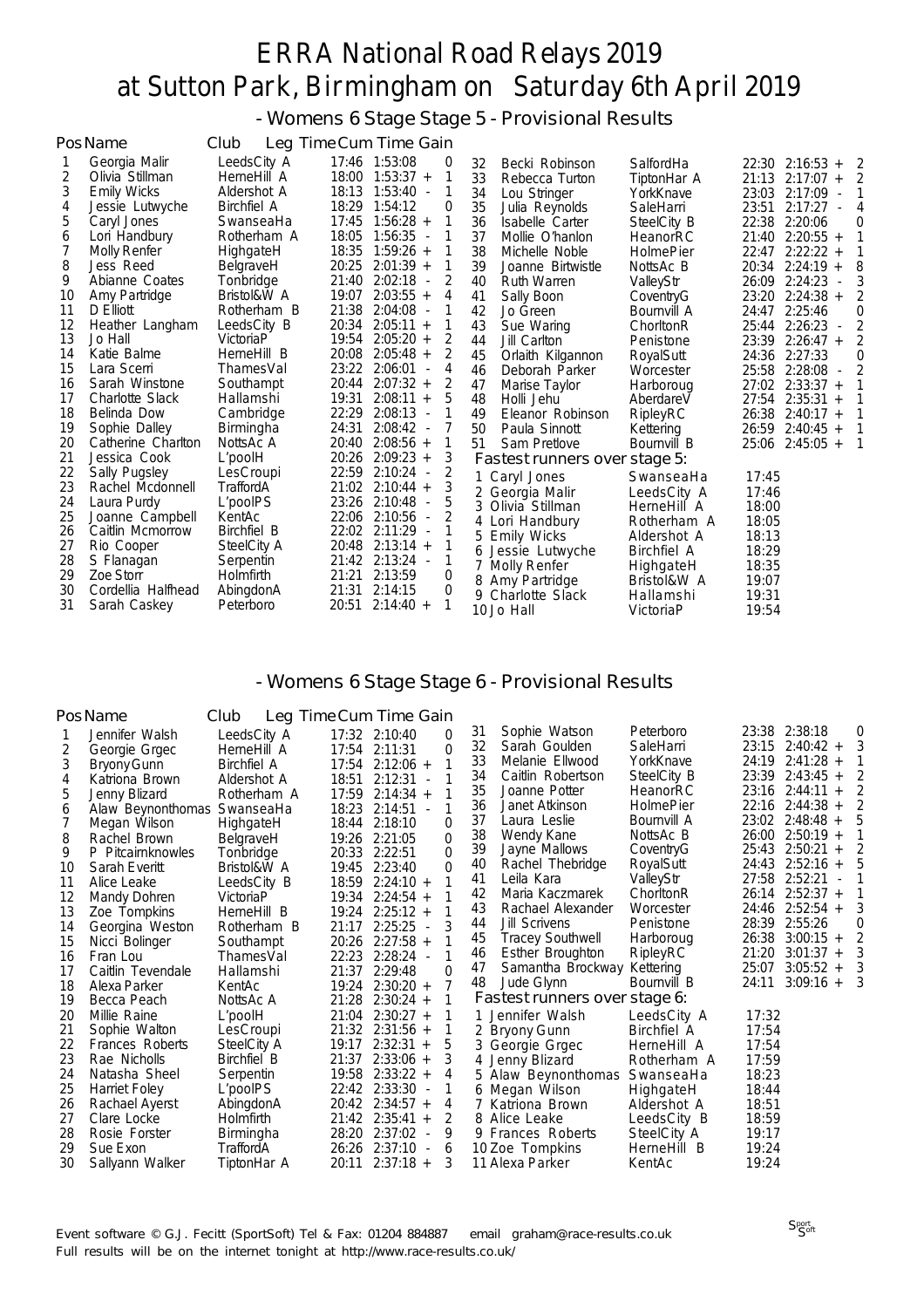Womens 6 Stage — Team Results — Provisional (nn) is team position after the appropriate stage.

| Leeds City Ac<br>1                                      |             |                              |                | 'A' 2:10:40                            |            |                              | 14 | Rotherham Harriers & Ac          |                      |                |                     | $'B'$ 2:25:25                         |                              |  |
|---------------------------------------------------------|-------------|------------------------------|----------------|----------------------------------------|------------|------------------------------|----|----------------------------------|----------------------|----------------|---------------------|---------------------------------------|------------------------------|--|
| 1 Claire Duck                                           | (6)         | 29:46                        | 2              | Bronwen Owen                           | (2)        | 17:22                        |    | 1 Sarah Lowery                   |                      | $(11)$ 31:02   | 2                   | Zara Knappy                           | (8)<br>18:13                 |  |
| 3 EmmaClayton                                           | (2)         | 18:05                        | 4              | Lucy Crookes                           | (1)        | 30:09                        | 3  | Stephanie Burns                  | (9)                  | 20:04          | 4                   | Keri Pearson                          | $(10)$ 33:11                 |  |
| 5 Georgia Malir                                         | (1)         | 17:46                        | 6              | Jennifer Walsh                         | (1)        | 17:32                        |    | 5 DElliott                       | $(11)$ 21:38         |                | 6                   | Georgina Weston                       | $(14)$ 21:17                 |  |
| <b>Herne Hill Harriers</b><br>2                         |             |                              |                | 'A' 2:11:31                            |            |                              |    |                                  |                      |                |                     |                                       |                              |  |
| 1 Steph Mccall                                          | (8)         | 30:03                        | 2              | Jessica Craig                          | (5)        | 18:03                        | 15 | Southampton Ac                   |                      |                |                     | 2:27:58                               |                              |  |
| 3<br>Katie Snowden                                      | (1)         | 17:02                        | $\overline{4}$ | Stacey Ward                            | (3)        | 30:29                        |    | 1 M Joneswalters<br>3 Anna Sharp | $(35)$ 34:34         |                | 2<br>$\overline{4}$ | Louise Jackson<br>Hannah Polden       | $(23)$ 18:17                 |  |
| 5 Olivia Stillman                                       | (2)         | 18:00                        | 6              | Georgie Grgec                          | (2)        | 17:54                        | 5  | Sarah Winstone                   | (20)<br>(16)         | 18:49<br>20:44 | 6                   | Nicci Bolinger                        | $(18)$ 35:08<br>$(15)$ 20:26 |  |
|                                                         |             |                              |                |                                        |            |                              |    |                                  |                      |                |                     |                                       |                              |  |
| <b>Birchfield Harriers</b><br>3                         |             |                              |                | 'A' 2:12:06                            |            |                              | 16 | <b>Thames Valley Harriers</b>    |                      |                |                     | 2:28:24                               |                              |  |
| 1 Hayley Carruthers                                     | (3)         | 28:35                        | 2              | Georgie Hartigan                       | (1)        | 18:09                        |    | 1 Heather Timmins                |                      | $(10)$ 30:42   | 2                   | Kirsty Addy                           | $(11)$ 19:07                 |  |
| Carli Baldwin<br>3<br>5 Jessie Lutwyche                 | (3)<br>(4)  | 19:22<br>18:29               | 4<br>6         | Chloe Richardson<br><b>Bryony Gunn</b> | (4)<br>(3) | 29:37<br>17:54               |    | 3 Fiona Thompson                 | (10)                 | 19:37          | $\overline{4}$      | Lisa Dasilva                          | $(11)$ 33:13                 |  |
|                                                         |             |                              |                |                                        |            |                              | 5  | Lara Scerri                      | $(15)$ 23:22         |                | 6                   | Fran Lou                              | $(16)$ 22:23                 |  |
| Aldershot Farnham & District<br>4                       |             |                              |                | 'A' 2:12:31                            |            |                              | 17 | Hallamshire H Sheffield          |                      |                |                     | 2:29:48                               |                              |  |
| 1 Anna Moller                                           | (1)         | 28:01                        | 2              | <b>Emma Stevens</b>                    | (3)        | 19:16                        |    | 1 HWhitelamhodges                | $(42)$ 36:25         |                | 2                   | <b>Lilly Fletcher</b>                 | $(36)$ 20:11                 |  |
| 3 Katie Hughes                                          | (4)         | 19:12                        | 4              | Louise Small                           | (2)        | 28:58                        |    | 3 Hannah Fletcher                | (27)                 | 19:10          | 4                   | Nicola Squires                        | $(22)$ 32:54                 |  |
| 5 Emily Wicks                                           | (3)         | 18:13                        | 6              | Katriona Brown                         | (4)        | 18:51                        | 5  | <b>Charlotte Slack</b>           | $(17)$ 19:31         |                | 6                   | Caitlin Tevendale                     | $(17)$ 21:37                 |  |
|                                                         |             |                              |                |                                        |            |                              |    |                                  |                      |                |                     |                                       |                              |  |
| Rotherham Harriers & Ac<br>5                            |             |                              |                | 'A' 2:14:34                            |            |                              | 18 | Kent Ac                          |                      |                |                     | 2:30:20                               |                              |  |
| 1 Samantha Hughes<br>3                                  | (12)<br>(6) | 31:14<br>18:09               | 2<br>4         | Natasha Hatswell<br>Nicola Devine      | (9)        | 18:03<br>31:04               |    | 1 Katie Rowland                  | $(21)$ 32:27         |                | 2                   | Victoria Buck                         | $(24)$ 20:39                 |  |
| Sophie Cowper<br>5 Lori Handbury                        | (6)         | 18:05                        | 6              | Jenny Blizard                          | (5)<br>(5) | 17:59                        | 3  | Susie Fairbrass                  | (25)                 | 21:32          | 4                   | Sarah Hanley                          | $(23)$ 34:12                 |  |
|                                                         |             |                              |                |                                        |            |                              | 5  | Joanne Campbell                  | (25)                 | 22:06          | 6                   | Alexa Parker                          | $(18)$ 19:24                 |  |
| Swansea Harriers<br>6                                   |             |                              |                | 2:14:51                                |            |                              | 19 | Notts Ac                         |                      |                |                     | $'A'$ 2:30:24                         |                              |  |
| 1 Verity Ockenden                                       | (4)         | 28:59                        | 2              | <b>Isobel Parryjones</b>               | (4)        | 18:20                        |    | 1 Lisa Deacon                    | $(24)$ 32:49         |                | 2                   | Hannah Robinson                       | $(22)$ 19:32                 |  |
| 3 HelenMarshall                                         | (5)         | 19:39                        | 4              | Sian Edwards                           | (6)        | 31:45                        |    | 3 Ella Shirley                   | (17)                 | 19:00          | 4                   | Joanne Spencer                        | $(21)$ 36:55                 |  |
| 5 Caryl Jones                                           | (5)         | 17:45                        | 6              | Alaw Beynonthomas (6)                  |            | 18:23                        | 5. | Catherine Charlton               | (20)                 | 20:40          | 6                   | Becca Peach                           | $(19)$ 21:28                 |  |
|                                                         |             |                              |                | 2:18:10                                |            |                              |    |                                  |                      |                |                     |                                       |                              |  |
| <b>Highgate Harriers</b><br>$\prime$<br>1 Yasmin Goater | (14)        | 31:25                        | 2              | Nina Griffith                          |            | $(13)$ 19:12                 | 20 | Liverpool Harriers & Ac          |                      |                |                     | 2:30:27                               |                              |  |
| 3 Emma Burgess                                          |             | $(11)$ 19:31                 | 4              | Hannah Viner                           | (8)        | 30:43                        |    | 1 Rachael Burns                  | (19)                 | 31:42          | 2                   | <b>Emily Gray</b>                     | $(19)$ 19:59                 |  |
| 5 Molly Renfer                                          | (7)         | 18:35                        | 6              | Megan Wilson                           | (7)        | 18:44                        |    | 3 Megan Ball<br>5 Jessica Cook   | (21)<br>(21)         | 20:03<br>20:26 | $\overline{4}$<br>6 | Elizabeth Egan<br><b>Millie Raine</b> | $(24)$ 37:13                 |  |
|                                                         |             |                              |                |                                        |            |                              |    |                                  |                      |                |                     |                                       | $(20)$ 21:04                 |  |
| <b>Belgrave Harriers</b><br>8                           |             |                              |                | 2:21:05                                |            |                              | 21 | Les Croupiers                    |                      |                |                     | 2:31:56                               |                              |  |
| 1 Tish Jones                                            | (5)         | 29:05                        | 2              | Alice Reed                             | (7)        | 19:53                        |    | 1 Tamara Beach                   | (7)                  | 30:02          | 2                   | <b>Helen Oliver</b>                   | $(12)$ 20:13                 |  |
| Keri Mackenzie<br>3.                                    | (8)         | 20:06                        | $\overline{4}$ | Geogina Fenn                           | (9)        | 32:10                        |    | 3 Shelley Brace                  | (19)                 | 21:18          | 4                   | Catherine Beecher                     | $(20)$ 35:52                 |  |
| 5 Jess Reed                                             | (8)         | 20:25                        | 6              | Rachel Brown                           | (8)        | 19:26                        |    | 5 Sally Pugsley                  | (22)                 | 22:59          | 6                   | Sophie Walton                         | $(21)$ 21:32                 |  |
| Tonbridge Ac<br>9                                       |             |                              |                | 2:22:51                                |            |                              |    |                                  |                      |                |                     |                                       |                              |  |
| 1 Nicole Taylor                                         | (9)         | 30:27                        | 2              | Chloe Bird                             |            | $(10)$ 19:13                 | 22 | <b>Steel City Striders Rc</b>    |                      |                |                     | $'A'$ 2:32:31                         |                              |  |
| Kirandeep Marsh<br>3                                    | (7)         | 18:12                        | 4              | Sian Robertson                         | (7)        | 32:46                        | 3  | 1 Caroline Brock<br>Katie Morris | $(26)$ 33:05<br>(29) | 21:16          | 2<br>4              | Poppy Tovey<br><b>Heather Hatton</b>  | $(31)$ 21:42<br>$(28)$ 36:23 |  |
| 5 Abianne Coates                                        | (9)         | 21:40                        | 6              | P Pitcairnknowles                      | (9)        | 20:33                        | 5  | Rio Cooper                       | (27)                 | 20:48          | 6                   | <b>Frances Roberts</b>                | $(22)$ 19:17                 |  |
|                                                         |             |                              |                |                                        |            |                              |    |                                  |                      |                |                     |                                       |                              |  |
| Bristol & West Ac<br>10                                 |             |                              |                | 'A' 2:23:40                            |            |                              | 23 | <b>Birchfield Harriers</b>       |                      |                |                     | 'B' 2:33:06                           |                              |  |
| 1 ITalbotprice                                          |             | $(16)$ 31:29                 | 2              | A Duranmingo                           |            | $(18)$ 19:38                 |    | 1 Elizabeth Watters              |                      | $(31)$ 33:46   | 2                   | Karys Amory                           | $(25)$ 20:06                 |  |
| 3 Ellen Harrison<br>5 Amy Partridge                     |             | $(15)$ 19:51<br>$(10)$ 19:07 | 4<br>6         | Catie O'donoghue<br>Sarah Everitt      |            | $(14)$ 33:50                 |    | 3 Susie Mcmanus                  | $(24)$ 19:27         |                | 4                   | Beverley Hartigan                     | $(25)$ 36:08                 |  |
|                                                         |             |                              |                |                                        |            | $(10)$ 19:45                 |    | 5 Caitlin Mcmorrow               |                      | $(26)$ 22:02   | 6                   | Rae Nicholls                          | $(23)$ 21:37                 |  |
| Leeds City Ac<br>11                                     |             |                              |                | 'B' 2:24:10                            |            |                              | 24 |                                  |                      |                |                     | 2:33:22                               |                              |  |
| 1 Harriet Buswell                                       |             | $(23)$ 32:44                 | 2              | Rachel Friend                          |            | $(17)$ 18:21                 |    | Serpentine Rc<br>Sarah Pemberton | $(30)$ 33:35         |                |                     |                                       | $(28)$ 20:45                 |  |
| 3<br>Susan Partridge                                    |             | $(12)$ 19:18                 | 4              | Leila Armoush                          |            | $(13)$ 34:14                 | 1. | 3 Margaret King                  | $(34)$ 24:33         |                | 2<br>4              | Laura Carmichael<br>Marta Bagnati     | $(27)$ 32:49                 |  |
| 5 Heather Langham                                       |             | $(12)$ 20:34                 | 6              | Alice Leake                            |            | $(11)$ 18:59                 |    | 5 S Flanagan                     |                      | $(28)$ 21:42   | 6                   | Natasha Sheel                         | $(24)$ 19:58                 |  |
|                                                         |             |                              |                |                                        |            |                              |    |                                  |                      |                |                     |                                       |                              |  |
| Victoria Park & Tower Hamlets<br>12                     |             |                              |                | 2:24:54                                |            |                              | 25 | Liverpool Pembroke & Sefton H    |                      |                |                     | 2:33:30                               |                              |  |
| 1 Rachel Thomas                                         |             | $(17)$ 31:33                 | 2              | K Gundersen                            |            | $(16)$ 19:27                 |    | 1 DebraCampbell                  | $(27)$ 33:09         |                | 2                   | <b>Tiffany Penfold</b>                | $(15)$ 17:41                 |  |
| 3 Hannah Somani<br>5 JoHall                             |             | $(16)$ 20:10<br>$(13)$ 19:54 | 4<br>6         | Martha Lloyd<br>Mandy Dohren           |            | $(15)$ 34:16<br>$(12)$ 19:34 |    | 3 Vicky Gilbody                  | $(18)$ 20:35         |                | 4                   | Hilary Honeyball                      | $(19)$ 35:57                 |  |
|                                                         |             |                              |                |                                        |            |                              |    | 5 Laura Purdy                    |                      | $(24)$ 23:26   | 6                   | <b>Harriet Foley</b>                  | $(25)$ 22:42                 |  |
| Herne Hill Harriers<br>13                               |             |                              |                | 'B' 2:25:12                            |            |                              | 26 | Abingdon Ac                      |                      |                |                     | 2:34:57                               |                              |  |
| Sarah Grover<br>Τ                                       |             | $(22)$ 32:42                 | 2              | Ella Newton                            |            | $(20)$ 19:05                 |    | 1 Fiona Bunn                     | $(15)$ 31:28         |                | 2                   | Katharine Harris                      | $(27)$ 22:51                 |  |
| 3<br>Katie Kedward                                      |             | $(22)$ 20:12                 | 4              | Fiona Demauny                          |            | $(16)$ 33:41                 | 3  | Katy Adams                       | $(33)$ 24:24         |                | 4                   | Cordelia Parker                       | $(30)$ 34:01                 |  |
| 5 Katie Balme                                           |             | $(14)$ 20:08                 | 6              | Zoe Tompkins                           |            | $(13)$ 19:24                 |    | 5 Cordellia Halfhead             | $(30)$ 21:31         |                | 6                   | Rachael Ayerst                        | $(26)$ 20:42                 |  |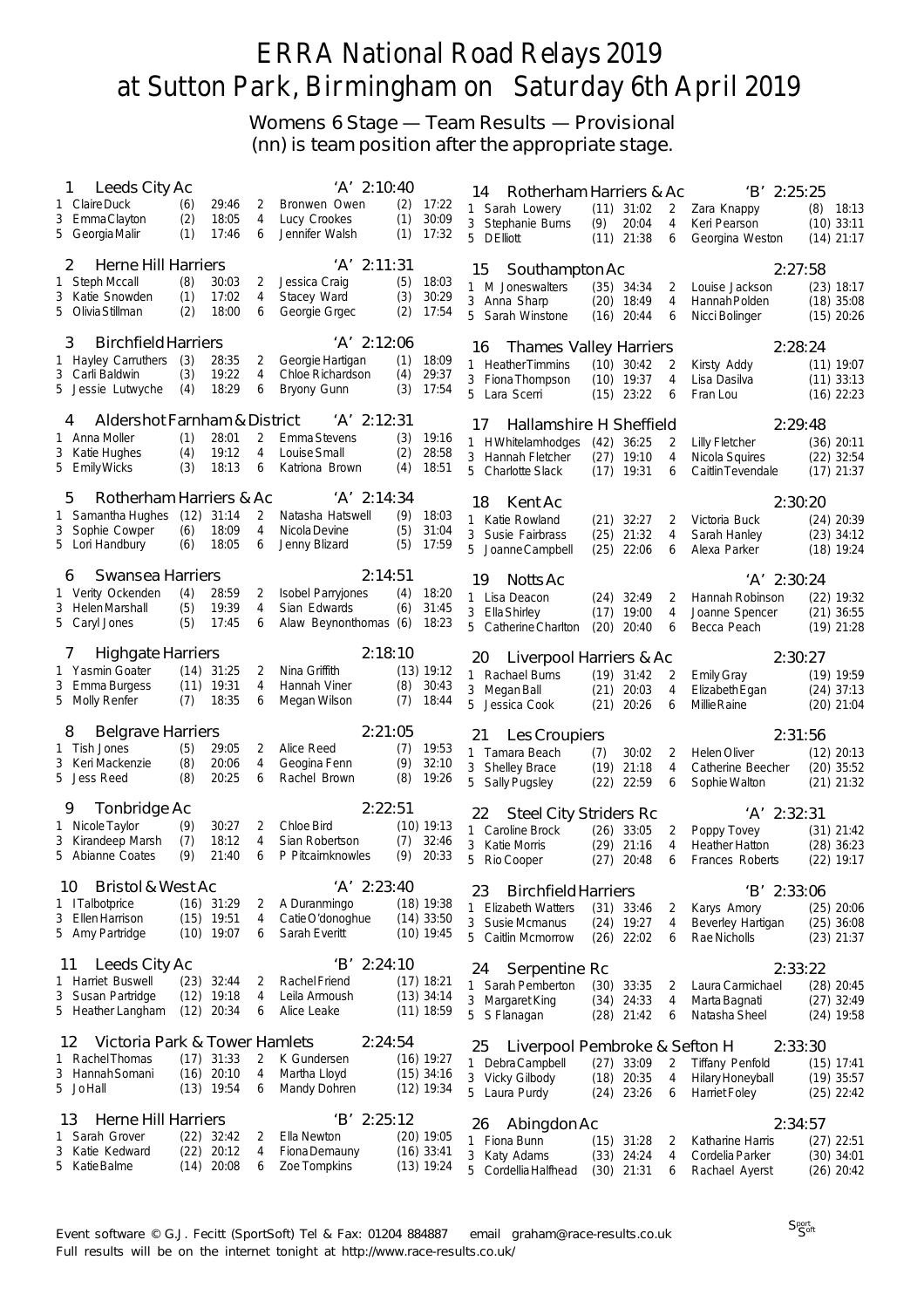| <b>Holmfirth Harriers Ac</b><br>27                 |                                                                                      |                 | 2:35:41                                        |                              | 38 | Notts Ac                       |      |              |                | 'B' 2:50:19                  |  |              |
|----------------------------------------------------|--------------------------------------------------------------------------------------|-----------------|------------------------------------------------|------------------------------|----|--------------------------------|------|--------------|----------------|------------------------------|--|--------------|
| 1 Ruby Sykes                                       | $(34)$ 34:08                                                                         | 2               | Olivia Sykes                                   | $(30)$ 20:34                 |    | 1 Kirsty Bradshaw              |      | $(54)$ 41:34 | 2              | Joanne Finch                 |  | $(52)$ 22:42 |
| 3 Jordan Mullinger                                 | (26)                                                                                 | 20:50<br>4      | Margaret Sykes                                 | $(29)$ 37:06                 |    | 3 EmmaWilliams                 |      | $(49)$ 21:09 | 4              | Becky Harris                 |  | $(47)$ 38:20 |
| 5 Zoe Storr                                        | $(29)$ 21:21                                                                         | 6               | Clare Locke                                    | $(27)$ 21:42                 |    | 5 Joanne Birtwistle            | (39) | 20:34        | 6              | Wendy Kane                   |  | $(38)$ 26:00 |
| Birmingham Running A&t<br>28                       |                                                                                      |                 | 2:37:02                                        |                              | 39 | Coventry Godiva Harriers       |      |              |                | 2:50:21                      |  |              |
| 1 Molly Browne                                     | (13)                                                                                 | 31:18<br>2      | Anne Kenchington                               | $(14)$ 19:29                 |    | 1 Myshola Kirkham              |      | $(39)$ 36:02 | 2              | Penny Oliver                 |  | $(40)$ 21:33 |
| 3 Jennifer Dale                                    | $(14)$ 20:04                                                                         | 4               | Annie Byrne                                    | $(12)$ 33:20                 |    | 3 Mistianne Feeney             |      | $(35)$ 21:21 | $\overline{4}$ | Linda Mcdonald               |  | $(43)$ 42:22 |
| 5 Sophie Dalley                                    | $(19)$ 24:31                                                                         | 6               | Rosie Forster                                  | $(28)$ 28:20                 |    | 5 Sally Boon                   |      | $(41)$ 23:20 | 6              | Jayne Mallows                |  | $(39)$ 25:43 |
| Trafford Ac<br>29                                  |                                                                                      |                 | 2:37:10                                        |                              | 40 | Royal Sutton Coldfield Ac      |      |              |                | 2:52:16                      |  |              |
| 1 Vicki Cronin                                     | $(20)$ 31:45                                                                         | 2               | Melanie Monks                                  | $(32)$ 23:03                 |    | 1 Gemma Sidaway                |      | $(46)$ 38:00 | 2              | Ellen Humpherston            |  | $(43)$ 21:40 |
| 3 Amyrose Cauley                                   | (28)<br>21:04                                                                        | 4               | Sarah Hudak                                    | $(26)$ 33:50                 |    | 3 Georgia Delaney              |      | $(43)$ 23:08 | 4              | Jenni Lloyd                  |  | $(45)$ 40:09 |
| 5 Rachel Mcdonnell                                 | (23)                                                                                 | 21:02<br>6      | Sue Exon                                       | $(29)$ 26:26                 |    | 5 Orlaith Kilgannon            |      | $(45)$ 24:36 | 6              | Rachel Thebridge             |  | $(40)$ 24:43 |
|                                                    | 2:52:21<br>$'A'$ 2:37:18<br>Valley Striders Ac<br>30<br><b>Tipton Harriers</b><br>41 |                 |                                                |                              |    |                                |      |              |                |                              |  |              |
| 1 Larna Partridge                                  | (40)                                                                                 | 36:22<br>2      | Susannah Davies                                | $(38)$ 20:28                 |    | 1 Rachel Bentley               |      | $(49)$ 38:23 | 2              | Stephanie Gledhill           |  | $(49)$ 22:57 |
| 3 Catherine Holden                                 | (31)                                                                                 | 20:43<br>4      | <b>Bethany Walker</b>                          | $(35)$ 38:21                 |    | 3 Sarah Mann                   |      | $(47)$ 22:06 | 4              | Myra Jones                   |  | $(37)$ 34:48 |
| 5 Rebecca Turton                                   | $(33)$ 21:13                                                                         | 6               | Sallyann Walker                                | $(30)$ 20:11                 |    | 5 Ruth Warren                  |      | $(40)$ 26:09 | 6              | Leila Kara                   |  | $(41)$ 27:58 |
| Peterborough Ac<br>31                              |                                                                                      |                 | 2:38:18                                        |                              | 42 | <b>Chorlton Runners</b>        |      |              |                | 2:52:37                      |  |              |
| 1 Chloe Finlay                                     | $(28)$ 33:12                                                                         | 2               | Louise Morgan                                  | $(37)$ 23:27                 |    | 1 Gemma Larkin                 |      | $(41)$ 36:23 | 2              | Hannah Ahle                  |  | $(50)$ 25:17 |
| 3 Wendy Perkins                                    | $(36)$ 22:55                                                                         | 4               | Daniella Hart                                  | $(32)$ 34:15                 |    | 3 Leona Beaumont               | (44) | 21:08        | $\overline{4}$ | Stephanie Stevens            |  | $(41)$ 37:51 |
| 5 Sarah Caskey                                     | $(31)$ 20:51                                                                         | 6               | Sophie Watson                                  | $(31)$ 23:38                 |    | 5 Sue Waring                   |      | $(43)$ 25:44 | 6              | Maria Kaczmarek              |  | $(42)$ 26:14 |
| Sale Harriers Manchester<br>32                     |                                                                                      |                 | 2:40:42                                        |                              | 43 | Worcester Ac                   |      |              |                | 2:52:54                      |  |              |
| 1 Harriet Hamilton                                 | $(38)$ 35:35                                                                         | 2               | Emma Tilley                                    | $(26)$ 18:44                 |    | 1 C Hutchinson                 | (51) | 38:39        | 2              | Emma Robertson               |  | $(45)$ 21:18 |
| 3 Bethlouise Newton                                | (30)                                                                                 | 23:03<br>4      | Anne Chinoy                                    | $(31)$ 36:14                 | 3  | Kirsty White                   | (45) | 23:04        | 4              | Nicola Turner                |  | $(44)$ 39:09 |
| 5 Julia Reynolds                                   | $(35)$ 23:51                                                                         | 6               | Sarah Goulden                                  | $(32)$ 23:15                 |    | 5 Deborah Parker               | (46) | 25:58        | 6              | Rachael Alexander            |  | $(43)$ 24:46 |
| York Knavesmire Harriers<br>33                     |                                                                                      |                 | 2:41:28                                        |                              | 44 | Penistone Footpath Runners     |      |              |                | 2:55:26                      |  |              |
| 1 Emily Baines                                     | $(33)$ 34:03                                                                         | 2               | Della Wilson                                   | $(35)$ 22:28                 | 1  | Julia Cobham                   |      | $(50)$ 38:32 | 2              | Lesley Latchem               |  | $(47)$ 22:09 |
| 3 Ellie Page                                       | (32)                                                                                 | 22:06<br>4      | Megan Thomson                                  | $(33)$ 35:29                 |    | 3 Rachael Mayston              | (48) | 23:18        | $\overline{4}$ | Rebecca Timms                |  | $(46)$ 39:09 |
| 5 Lou Stringer                                     | $(34)$ 23:03                                                                         | 6               | Melanie Ellwood                                | $(33)$ 24:19                 | 5  | <b>JillCarlton</b>             |      | $(44)$ 23:39 | 6              | <b>Jill Scrivens</b>         |  | $(44)$ 28:39 |
| <b>Steel City Striders Rc</b><br>34                |                                                                                      |                 | $'B'$ 2:43:45                                  |                              | 45 | Harborough Ac                  |      |              |                | 3:00:15                      |  |              |
| 1 Jo Taylor                                        | (48)                                                                                 | 38:15<br>2      | Mandy Taylor                                   | $(48)$ 22:54                 |    | 1 C Voelkerling                |      | $(53)$ 39:59 | 2              | Sarah Ward                   |  | $(46)$ 20:09 |
| 3 Amy Earnshaw                                     | (41)                                                                                 | 20:40<br>4      | Abbie Pearse                                   | $(36)$ 35:39                 |    | 3 Louise Mcallister            | (51) | 27:42        | 4              | Gemma Burman                 |  | $(48)$ 38:45 |
| 5 Isabelle Carter                                  | $(36)$ 22:38                                                                         | 6               | Caitlin Robertson                              | $(34)$ 23:39                 |    | 5 Marise Taylor                |      | $(47)$ 27:02 | 6              | Tracey Southwell             |  | $(45)$ 26:38 |
| 35<br>Heanor Rc                                    |                                                                                      |                 | 2:44:11                                        |                              | 46 | Ripley Rc                      |      |              |                | 3:01:37                      |  |              |
|                                                    |                                                                                      |                 |                                                |                              |    | 1 Jayne Fitzpatrick            |      | $(55)$ 42:43 | 2              | Emily Tomlinson              |  | $(53)$ 22:39 |
| 1 Danielle Smith                                   | $(45)$ 37:44                                                                         | 2<br>23:00<br>4 | <b>Kelsey Moloney</b>                          | $(44)$ 21:58                 |    | 3 Amy Bradley                  | (52) | 24:41        | 4              | <b>Alison Butlin</b>         |  | $(50)$ 43:36 |
| 3 Paige Roadley<br>5 MollieO'hanlon                | (42)<br>(37)                                                                         | 21:40<br>6      | Samanthajane Crowe (38) 36:33<br>Joanne Potter | $(35)$ 23:16                 | 5  | <b>Eleanor Robinson</b>        | (49) | 26:38        | 6              | <b>Esther Broughton</b>      |  | $(46)$ 21:20 |
|                                                    |                                                                                      |                 |                                                |                              | 47 | <b>Kettering Town Harriers</b> |      |              |                | 3:05:52                      |  |              |
| 36<br>Holme Pierrepont Rc                          |                                                                                      |                 |                                                | 2:44:38                      |    | 1 Elaine Fairbrother           |      | $(52)$ 38:49 | 2              | Karen Albery                 |  | $(54)$ 28:19 |
| 1 Claire Lewis                                     | $(44)$ 37:17                                                                         | 2               | Ann Gould                                      | $(42)$ 21:52                 |    | 3 FGuglielmi                   |      | $(53)$ 25:17 | 4              | <b>TrudiPike</b>             |  | $(51)$ 41:21 |
| 3 EmmaCupitt<br>5 Michelle Noble                   | $(40)$ 21:41<br>$(38)$ 22:47                                                         | 4<br>6          | Lindsay Simpson<br>Janet Atkinson              | $(39)$ 38:45<br>(36) 22:16   |    | 5 Paula Sinnott                |      | $(50)$ 26:59 | 6              | Samantha Brockway (47) 25:07 |  |              |
|                                                    |                                                                                      |                 |                                                |                              | 48 | <b>Bournville Harriers</b>     |      |              |                | $'B'$ 3:09:16                |  |              |
| <b>Bournville Harriers</b><br>37                   |                                                                                      |                 | 'A' 2:48:48                                    |                              |    | 1 Suz West                     |      | $(56)$ 42:45 | 2              | Sharon Newman                |  | $(55)$ 28:03 |
| 1 Alison Price                                     | $(43)$ 36:37                                                                         | 2               | <b>CHarlanmarks</b>                            | $(41)$ 21:55                 | 3  | Anushka Puri                   |      | $(54)$ 26:32 | 4              | Jaeda Goodman                |  | $(52)$ 42:39 |
| Sarah Rockwebster (39) 22:04<br>3<br>5<br>Jo Green | $(42)$ 24:47                                                                         | 4<br>6          | Emma Whigham<br>Laura Leslie                   | $(42)$ 40:23<br>$(37)$ 23:02 |    | 5 Sam Pretlove                 |      | $(51)$ 25:06 | 6              | Jude Glynn                   |  | $(48)$ 24:11 |
|                                                    |                                                                                      |                 |                                                |                              |    |                                |      |              |                |                              |  |              |